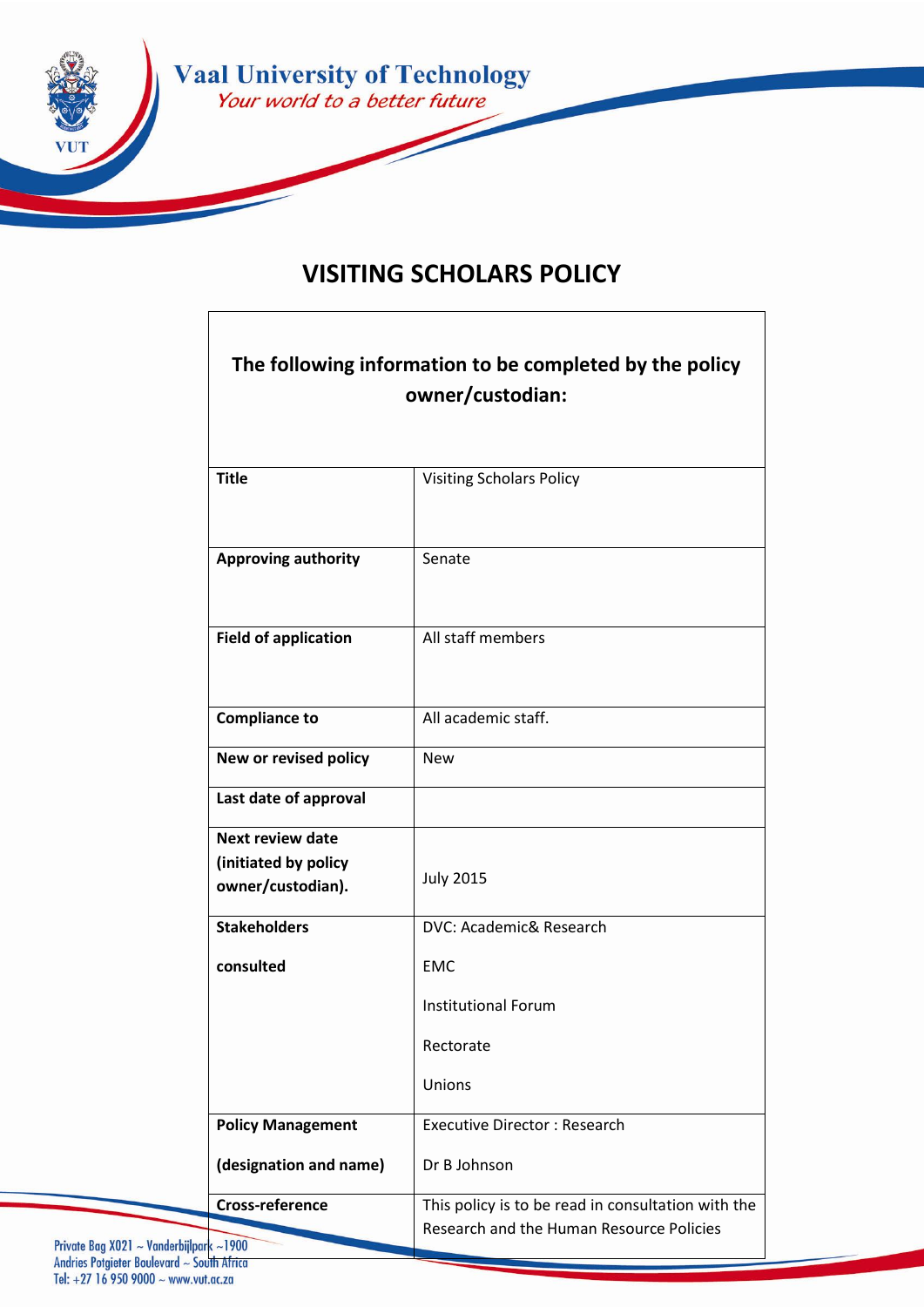| Language edited                         | YES / NO |
|-----------------------------------------|----------|
| <b>Scrutinised by a legal</b><br>person | YES/NO   |

## **TABLE OF CONTENTS PAGE**

- 1. PURPOSE 4
- 2. CONDITIONS 4
- 3. ELIGIBILITY 4

- APPENDIX A: PROFORMA FOR APPLICATION
- APPENDIX B : PURPOSE OF AWARD

APPENDIX C : REPORT